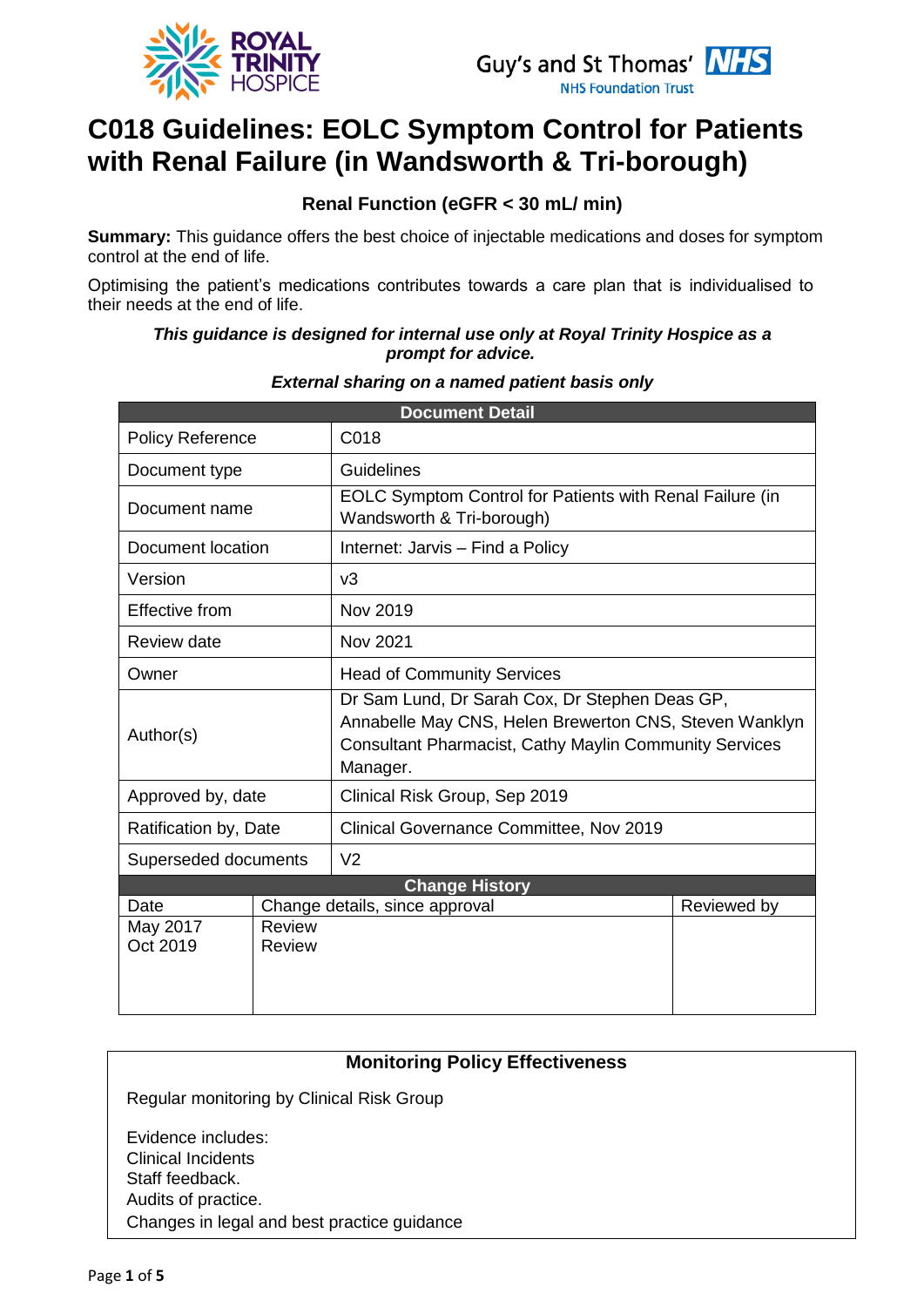## End of life symptom control guidelines for adult patients with **Renal Failure** (eGFR < 30 mL/ min) **Pain**

- **For patients already on an analgesic preparation, including another opioid, or symptoms remain uncontrolled seek advice from the Specialist Palliative Care Team at Royal Trinity Hospice.**
- Explain to the patient and/or carer(s)/ family what may be causing the pain.
- Consider non-medication interventions that may help relieve pain e.g. re-positioning if appropriate.
- Eliminate potentially reversible causes that may be exacerbating symptoms: consider infection and/ or inflammation, signs suggestive of obstruction or constipation, anxiety.
- Consider using **Alfentanil** subcutaneously following the dosing schedule below.
- In practice, after the first  $2 3$  PRN doses, it would be uncommon for them to be given so frequently.



Page **2** of **5** *Adapted with permission from the Guys & St Thomas'NHS Foundation Trust clinical guideline - End of life symptom control guidelines for adult inpatients with renal failure (eGFR < 30 mL/ min).*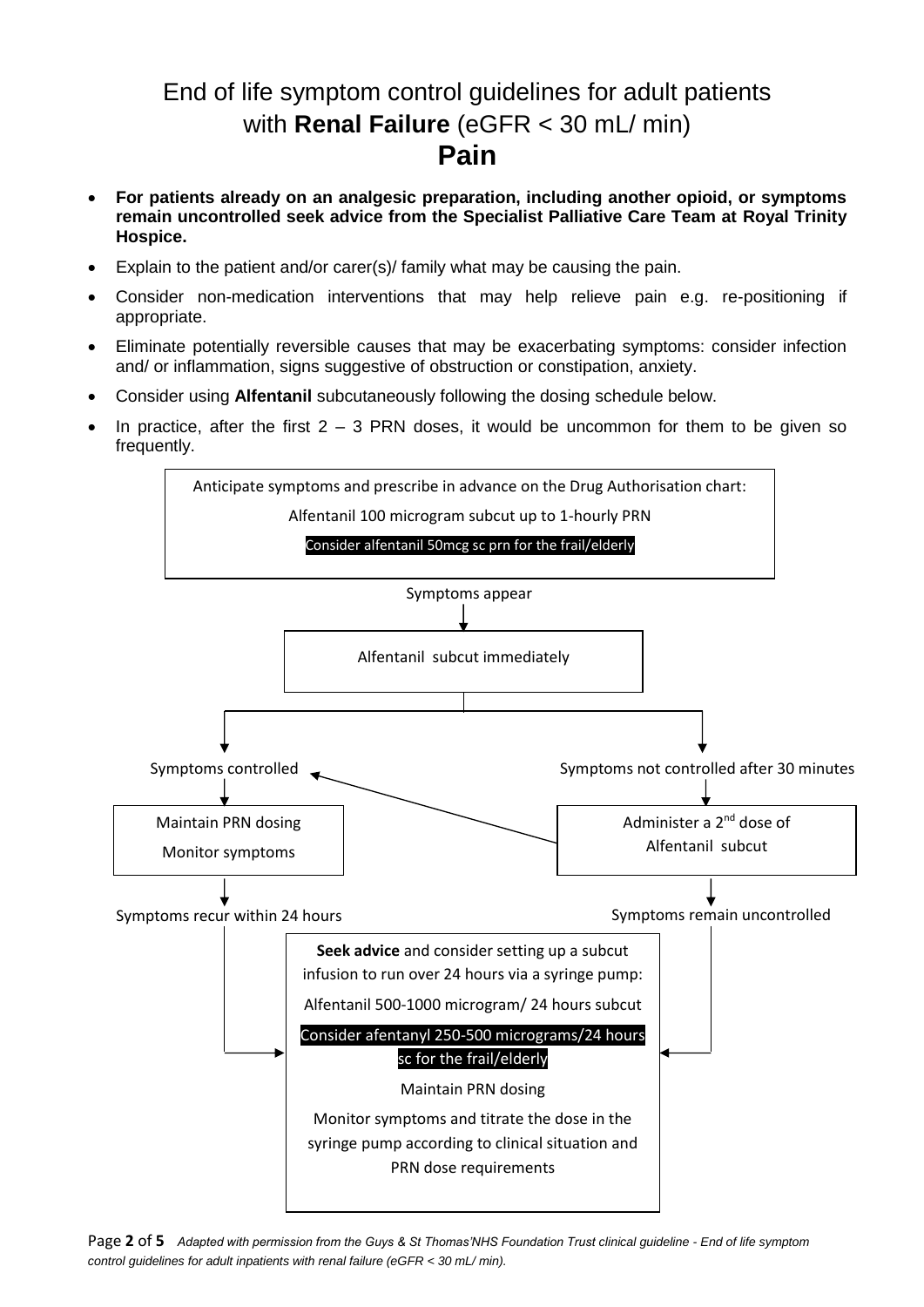## End of life symptom control guidelines for adult patients with **Renal Failure** (eGFR < 30 mL/ min) **Nausea and vomiting**

- Explain to the patient and/or carer(s)/ family what may be causing the symptoms.
- Eliminate potentially reversible causes that may be exacerbating symptoms: consider other medications, severe pain, biochemical factors (e.g. hypercalcaemia and/ or signs of dehydration), infection, raised intra-cerebral pressure, oral problems, anxiety, obstruction or constipation.
- Consider current medications that are controlling symptoms and could be continued by the subcut route.
- Consider using **Haloperidol OR Levomepromazine** subcutaneously following the dosing schedules below. If patient has parkinsonism or epilepsy consider if Cyclizine would be appropriate.
- In practice, after the first  $2 3$  PRN doses, it would be uncommon for them to be given so frequently.
- **If symptoms remain uncontrolled or if you need advice contact the Specialist Palliative Care Team at Royal Trinity Hospice.**



Page **3** of **5** *Adapted with permission from the Guys & St Thomas'NHS Foundation Trust clinical guideline - End of life symptom control guidelines for adult inpatients with renal failure (eGFR < 30 mL/ min).*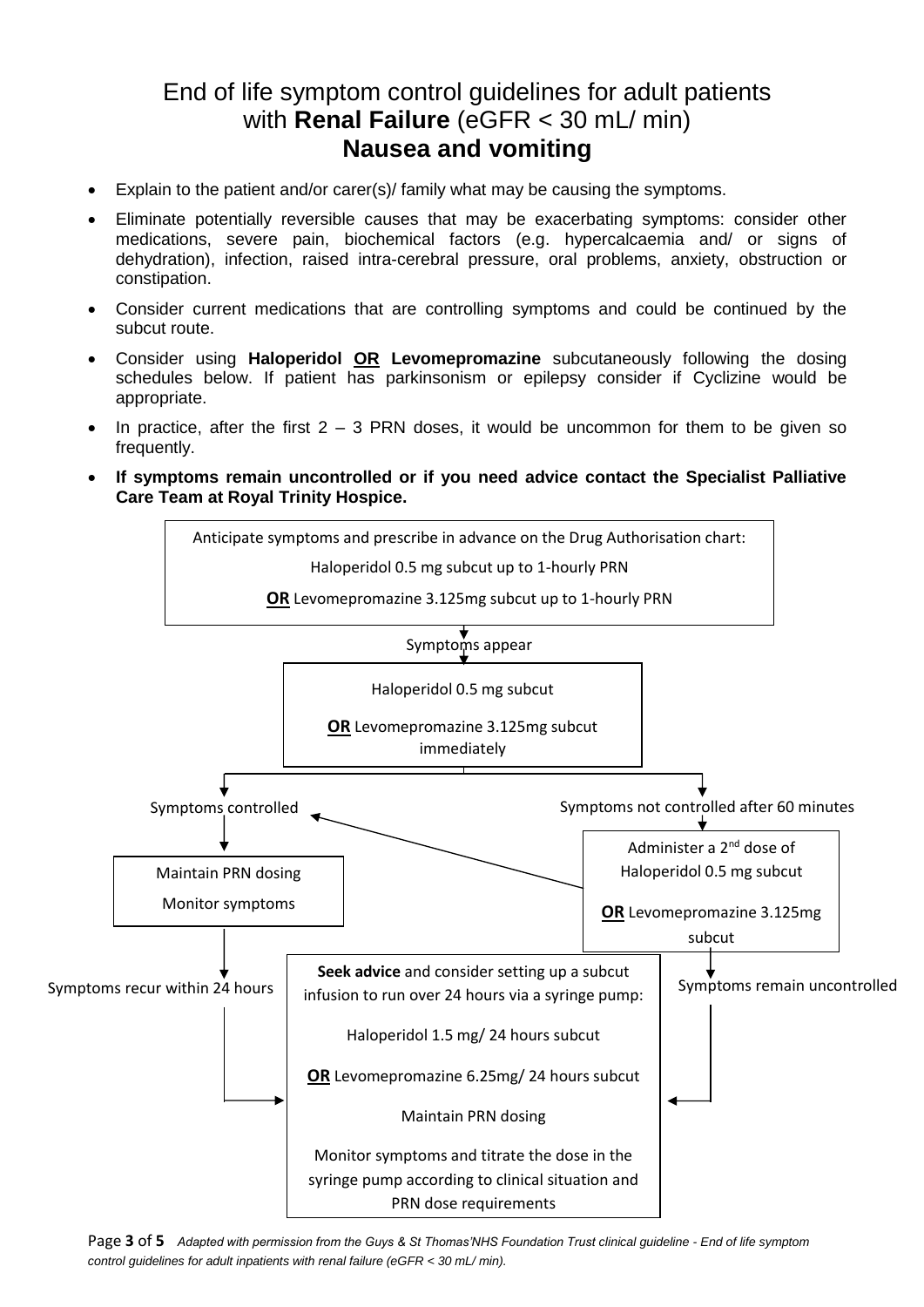## End of life symptom control guidelines for adult patients with **Renal Failure** (eGFR < 30 mL/ min) **Agitation and distress**

- Explain to the patient and/or carer(s)/ family what may be causing the symptoms.
- Eliminate potentially reversible causes that may be exacerbating symptoms: consider pain and discomfort that may be caused by a full bladder or rectum.
- Consider using **Midazolam** subcutaneously following the dosing schedule below.
- In practice, after the first  $2 3$  PRN doses, it would be uncommon for them to be given so frequently.
- Consider adding an antipsychotic e.g. haloperidol or levomepromazine, where the patient shows signs suggestive of delirium or where upward titration of midazolam is not adequately controlling symptoms; seek advice.
- **If symptoms remain uncontrolled or if you need advice contact the Specialist Palliative Care Team at Trinity Hospice.**



Page **4** of **5** *Adapted with permission from the Guys & St Thomas'NHS Foundation Trust clinical guideline - End of life symptom control guidelines for adult inpatients with renal failure (eGFR < 30 mL/ min).*